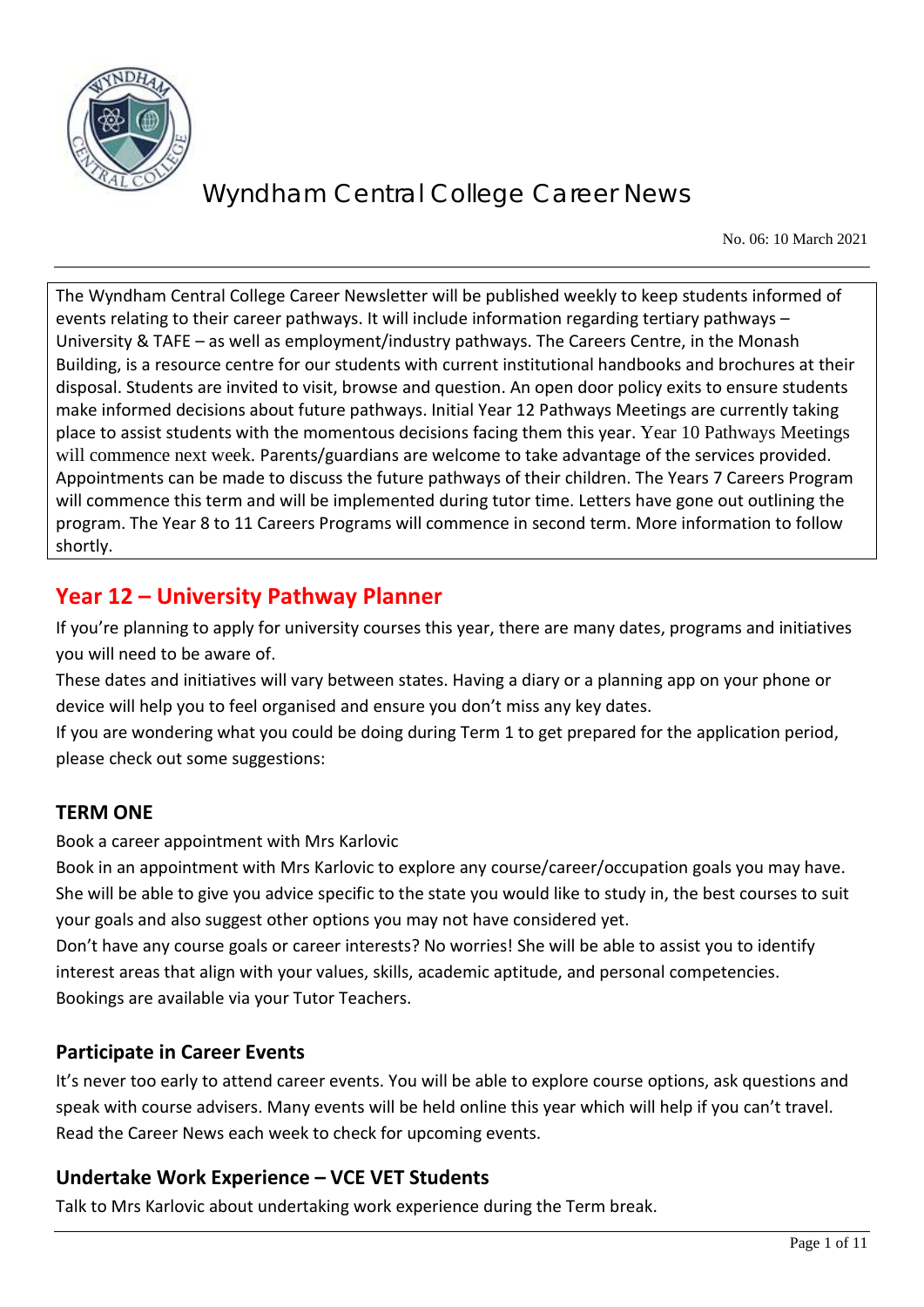

No. 06: 10 March 2021

### **Speak to Past Students**

Speak to Mrs Karlovic to see if she can link you with a past student who is studying or working in the area you are passionate about. You and your parent/guardian may be able to Zoom with them and ask them questions.

#### **Book a Consultation**

Several universities offer a one-to-one chat service via Zoom. Ask Mrs Karlovic about how to book in for an appointment.

#### **Research University Courses**

Use the following methods to research courses:

#### **University Sites**

Use the course search function on university websites (e.g., nursing) or browse study areas (e.g., allied health).

#### **Tertiary Admission Centres (TACs)**

<sup>U</sup>se the course search function on the state based TACs you are interested in. Below are websites:

| Victoria | www.vtac.edu.au  |
|----------|------------------|
| NSW/ACT  | www.uac.edu.au   |
| SA/NT    | www.satac.edu.au |
| QLD      | www.qtac.edu.au  |
| Tasmania | www.utas.edu.au  |
| WA       | www.tisc.edu.au  |

#### **The Good Universities Guide**

This Guide should be consulted when researching undergraduate degrees. It contains rankings and ratings for individual courses and universities, [www.gooduniversitiesguide.com.au](http://www.gooduniversitiesguide.com.au/)

#### **Apply for University**

Applications are now open for the following two universities for the 2022 intake.

Most courses can be deferred until 2023.

University of New England, [www.une.edu.au](http://www.une.edu.au/)

Australia National University, [www.anu.edu.au](http://www.anu.edu.au/)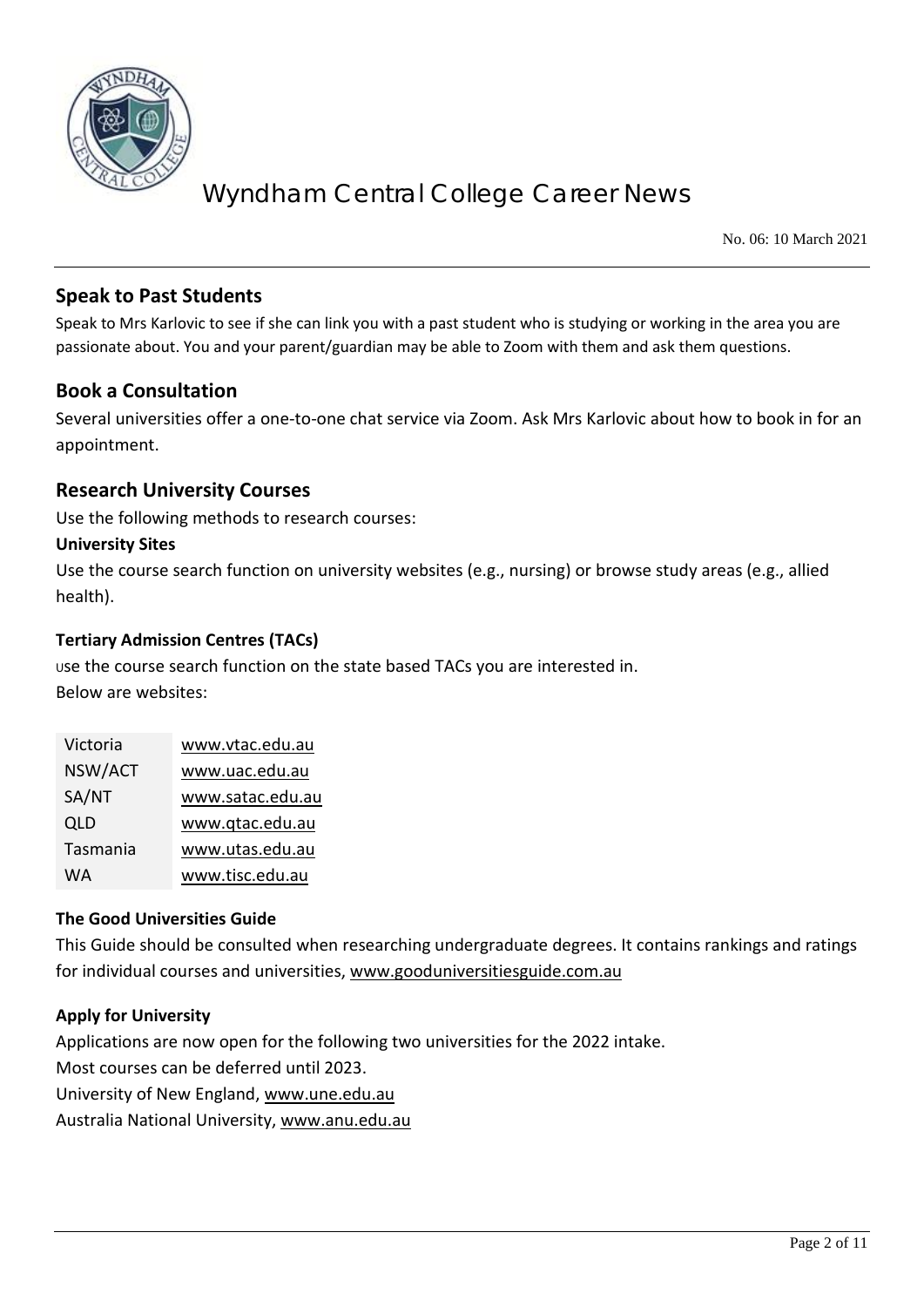

No. 06: 10 March 2021

## **Australian Defence Force - Gap Year**

Applications are now open: Current Year 12 students can apply for a 12-month position in the Air Force, Army or Navy to begin in 2022.

The following are examples of roles on offer:

#### **Navy**

- **Mechanical Engineer**
- Mechanical Engineer Submariner
- Maritime Aviation Warfare Officer
- Maritime Warfare Officer
- Maritime Warfare Officer Submariner
- Navy Sailor
- Electronics Engineer
- **Electronics Engineer Submariner**
- Maritime Logistics Officer
- Helicopter Pilot

#### **Army**

- Army Combat
- Army Officer
- Army Support

#### **Air Force**

- Administration Assistant
- **Airforce Security**
- **Aviation Support Technician**
- Cabin Crew (Flight Attendant)
- Warehouse Store person
- Airfield Defence Guard

#### **Start Your Application**

- Find a role you would like to apply for and click on the 'apply now' link at<https://bit.ly/2uW1hzI>
- Create an account
- Follow the steps to start your application and book the YOU Session.
- You will need to enter your personal details, complete a medical questionnaire, and upload your Year 10 – 12 academic reports.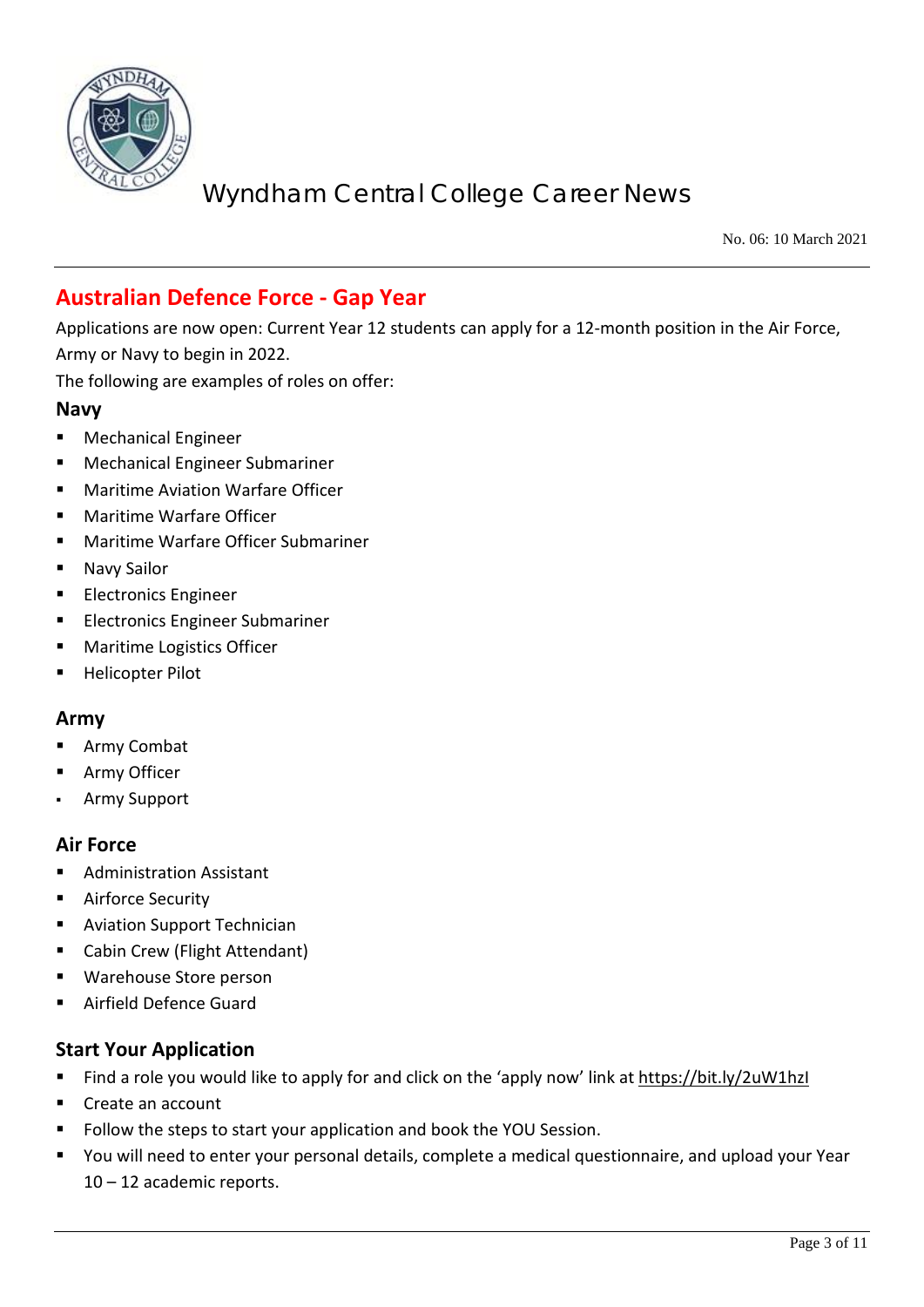

No. 06: 10 March 2021

## **Key Websites**

Information about the recruitment process - <http://bit.ly/2Tyn8Yp> Videos about the Gap Year program - <http://bit.ly/3aj2ty1>

## **SkillsRoad Resources**

## **Why apprenticeships and traineeships are the way of the future**

SkillsRoad has released a fantastic report about apprenticeships and traineeships. They write: "The Class of 2020 can be rightfully proud of themselves for successfully navigating their final exams after this gruelling year. As our young people get ready for the next step in their lives, we look at why Vocational Education and Training (VET) is an attractive option for school leavers focused on becoming resilient and flexible in the face of future challenges."

Read the report via<https://bit.ly/3bom3fB>

#### **Why Women in Trades Matter**

It's a common misconception that apprenticeships and traineeships are "trades only" or "male only" study paths. In the current day and age, women working in trades matter; they bring value to an organisation and have the potential to change the future of the workforce.

Download a fantastic resource about why female students should consider a trade pathway via <https://bit.ly/2PE8gJr>

## **Learn About Careers Through Virtual Reality (VR)**

Learn about careers in hospitality, manufacturing, construction, and creative industries through viewing 360° VR workplaces developed by SkillsRoad. You will able to jump inside the world of work and experience a day in the life of workers within the above industries, [www.skillsroad.com.au/360virtualworkplace](http://www.skillsroad.com.au/360virtualworkplace)

## **Construction Careers**

#### **Have you considered a career in construction?**

There are many occupations within the construction industry. Everything from drain laying to floor finishing to cartography (mapping) to surveying. Look outside the square from electrical, plumbing and carpentry to ensure you are assessing all of your options.

To explore occupations, watch videos, read profiles of people working in the industry, visit [www.skillsone.com.au](http://www.skillsone.com.au/)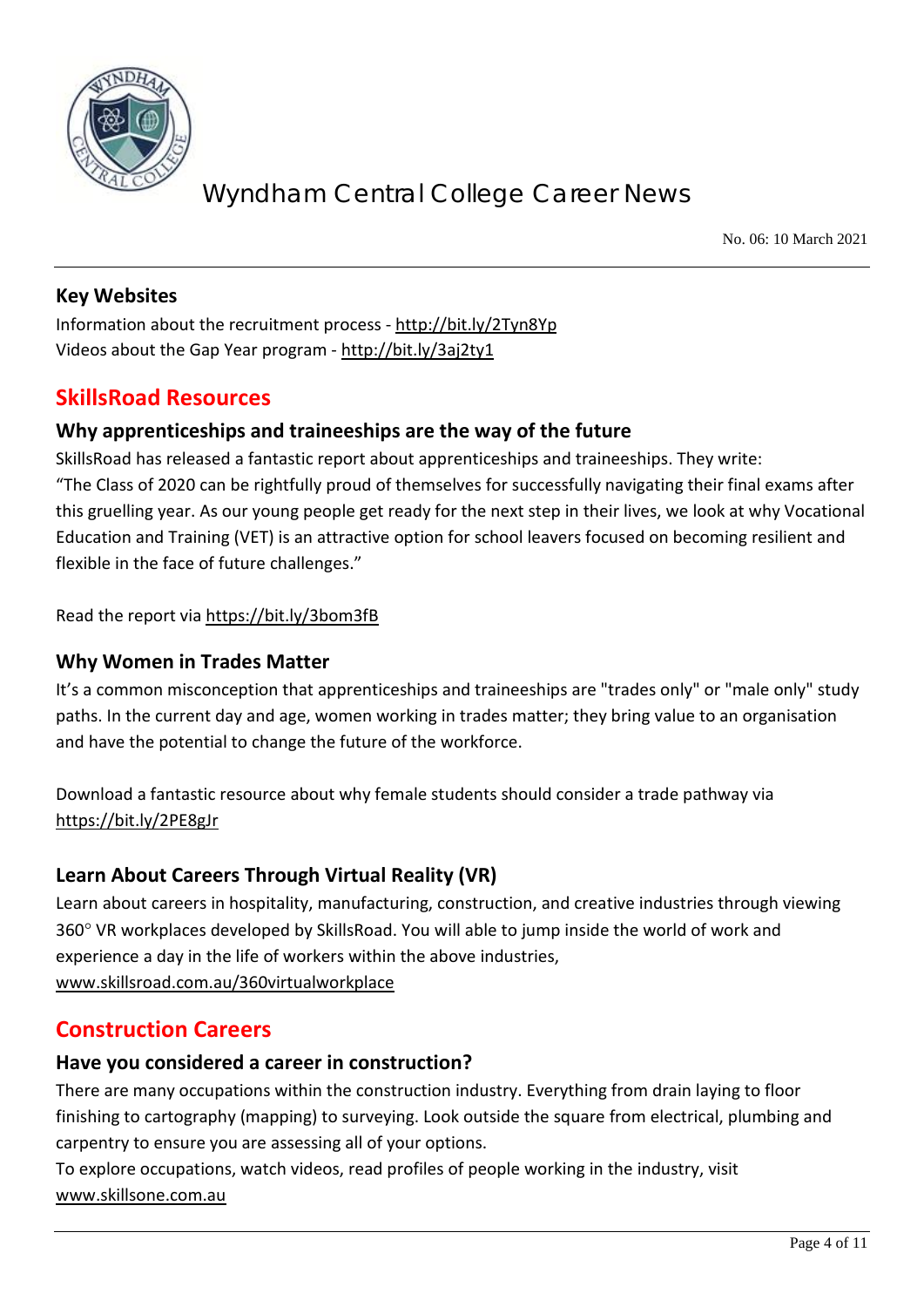

No. 06: 10 March 2021

## **University Scholarship**

## **The University of Melbourne – The Hansen Scholarship**

If you are planning to study at The University of Melbourne in 2022, you should consider applying for the prestigious Hansen Scholarship. Stage 1 applications close on the Thursday 11 March. You must be able to prove financial disadvantage to be eligible,

<https://scholarships.unimelb.edu.au/hansen>

## **Upcoming Events**

### **Deakin University - Campus Tours**

During the school holidays you are invited to experience Deakin University through their Campus Tour program. You will be taken on a 45-minute tour of your chosen campus by a current Deakin student. You will be able to: Tour the campus of your choice (Melbourne, Geelong Waterfront, Geelong Waurn Ponds, Warrnambool) and ask questions about university life, courses, and on-campus accommodation etc. You will also be able to book into a campus tour based on your study interest. For information and to register your place, visit<http://bit.ly/3bmUX8O>

#### **La Trobe University - Webinars**

Applications for the La Trobe Aspire Early Admissions Program will open on the 19<sup>th</sup> of April. Year 12 students who would like to learn about how to apply for the program can participate in a webinar on one of the following dates: Tuesday 16 March, 5pm Tuesday 13 April, 5pm Students can also participate in a study skills webinar on Tuesday 30 March.

For information and to register your place, visit<http://bit.ly/3c77Y5w>

## **Monash University – Campus Tours**

Students interested in learning about courses and facilities at Monash University can register to participate in a guided campus tour during the April school holidays.

After the tour, students may be able to visit facilities in study areas such as education, engineering, IT, law, and science. Register your interest via [www.monash.edu/campus-tours](http://www.monash.edu/campus-tours)

If you're unable to participate in an on-campus tour, you can do a tour virtually via the Virtual Tours portal or via the Monash Explore portal at this link - [www.monash.edu/campus-tours](http://www.monash.edu/campus-tours)

## **Interested in Engineering, Science and Maths?**

Careers with STEM have developed amazing career guides for students.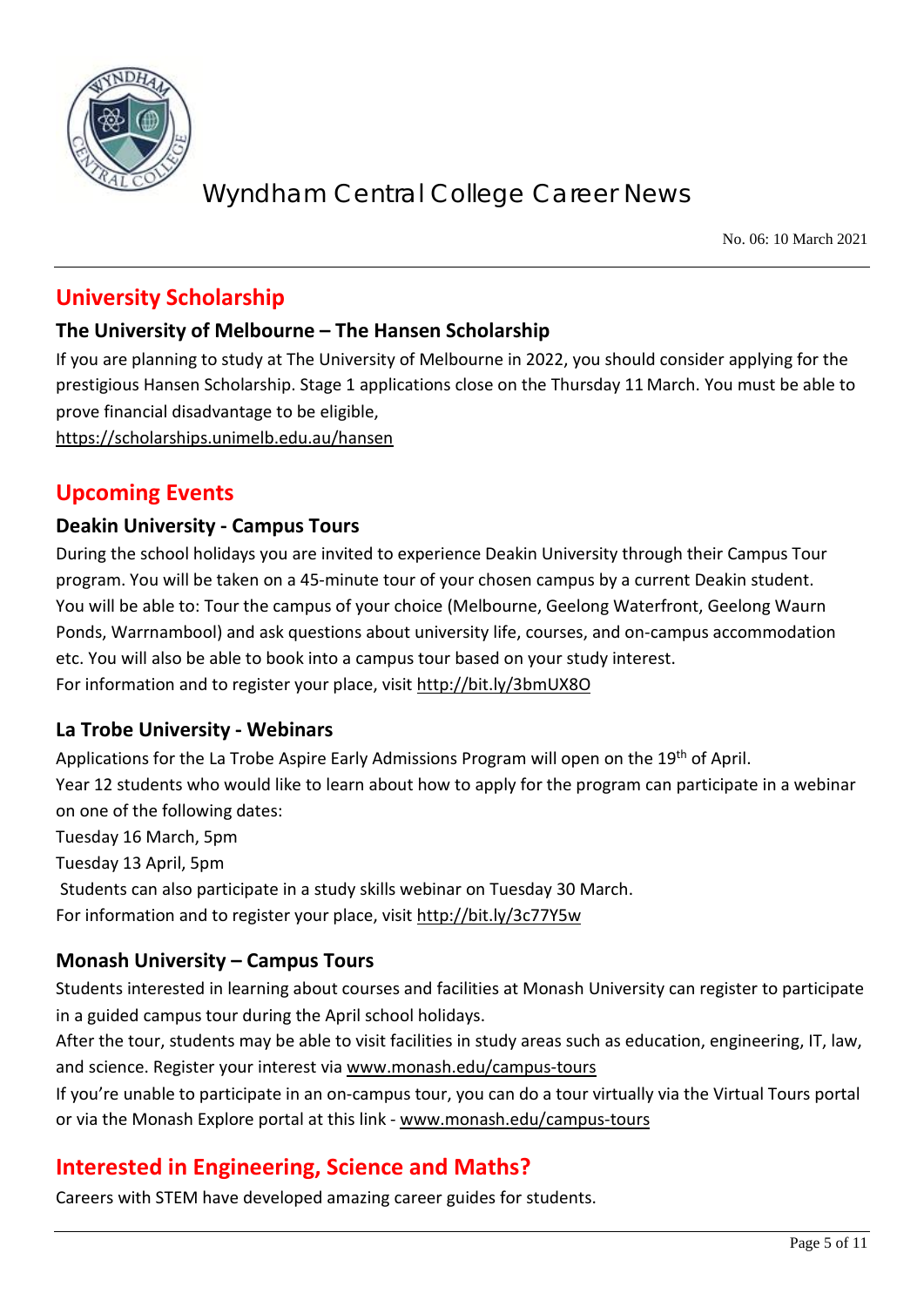

No. 06: 10 March 2021

You can download them for free via<https://careerswithstem.com.au/read-it-here/> Focus areas include: Space Science Indigenous Technology Cyber Security Engineering Maths Science Economics Health Science Data Science Digital Retail Computer Science

## **Future of Work Predictor**

Have an occupation goal? Want to know how this job may change over the next 10 years? University of New England (UNE) has developed a 'future of work predictor'.

Using the online software, simply search for the occupation you are interested in, choose the education level you are planning to attain (e.g., Bachelor degree), your post code or the post code of where you would like to work in the future and your email address.

UNE will provide you with information on how this job may change in terms of tasks, duties, qualifications, wages and employment growth. Start searching via<https://studyat.une.edu.au/futureofwork/>

#### **TAFE to University Pathways**

Did you know many TAFE institutes have partnerships with universities? This enables students to complete eligible TAFE courses and be accepted into eligible university courses – in some cases with credit. Universities such RMIT University, Swinburne University, Victoria University and Federation University have TAFE divisions, enabling students to move seamlessly between TAFE to university courses.

Contact your local TAFE institute to find out more, [www.skills.vic.gov.au/s/](http://www.skills.vic.gov.au/s/)

## **Focus on the Bachelor of Arts**

Considering studying a Bachelor of Arts in the future? The Bachelor of Arts is an excellent choice of degree for students and one of the most popular choices in the country.

The degree offers flexibility for students and majors/minors can cover areas such as science, economics, visual arts, IT, languages, humanities, media, communications, and design etc.

In fact, sit 50 Bachelor of Arts students at a table and each will most likely be studying very different courses. The following are three excellent Bachelor of Arts programs to consider.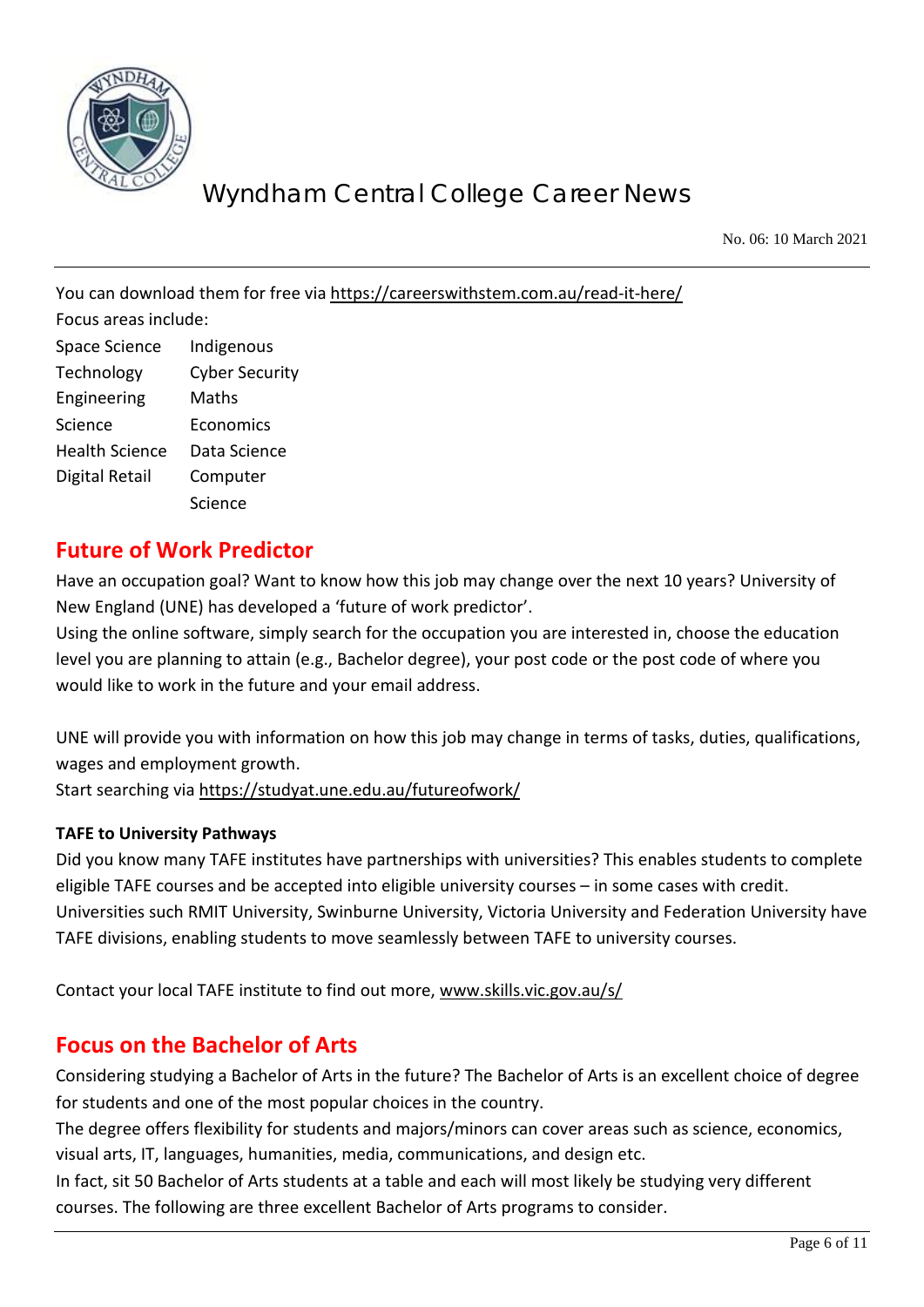

No. 06: 10 March 2021

## **Bachelor of Arts (Professional), Swinburne University**

This course offers 18 majors, 28 co-majors from other faculties and 42 minors. Students are guaranteed one-year of paid industry experience as part of the degree, and it will take 4-years full time to complete the course. The guaranteed ATAR for the course is 85,<http://bit.ly/1UTb3pZ>

### **Bachelor of Arts, Monash University**

The Monash Global Immersion Guarantee (GIG) provides a guaranteed two-week overseas study experience for all first-year students studying a course from the Arts faculty (e.g., Arts, Criminology, Global Studies, Media & Communication, Music, and Politics, Philosophy and Economics). The cost of airfares, accommodation and local travel is covered as part of the program.

Students will study the impact of the global movement of people and goods on environmental sustainability.

For information, visit<https://bit.ly/37ThuFk>

## **Bachelor of Arts, La Trobe University**

This course offers 50 majors and minors. Bachelor of Arts students are able to apply for a 2-week funded international experience to China or Vietnam.

They will spend a week working on sustainability projects, helping to find solutions to real-world problems. La Trobe will cover the cost of airfares, accommodation, food, transport, visa fees and insurance. For information, visit<https://bit.ly/32x6D1T>

#### **Data Science: IT + Science**

Do you love working with computers, science and solving problems? Have you considered studying data science?

In our day and age, we are using and storing massive amounts of data and this will only increase in the future. Data science fundamentally deals with how we will store and analyse data in the future. The following has been taken from the Swinburne University website:

*"Data science is an opportunity to explore new kinds of data and new tools for processing it. You'll learn how to manipulate and process data in order to extract information and establish truths.* 

*Data science spans the use and processing of data across diverse fields, including modelling for supercomputing or astrophysics. Or you could work with metadata, a field that will require data to be processed in ways we've never even considered".* 

Data Science is an exciting study area and there will be many jobs available in the future.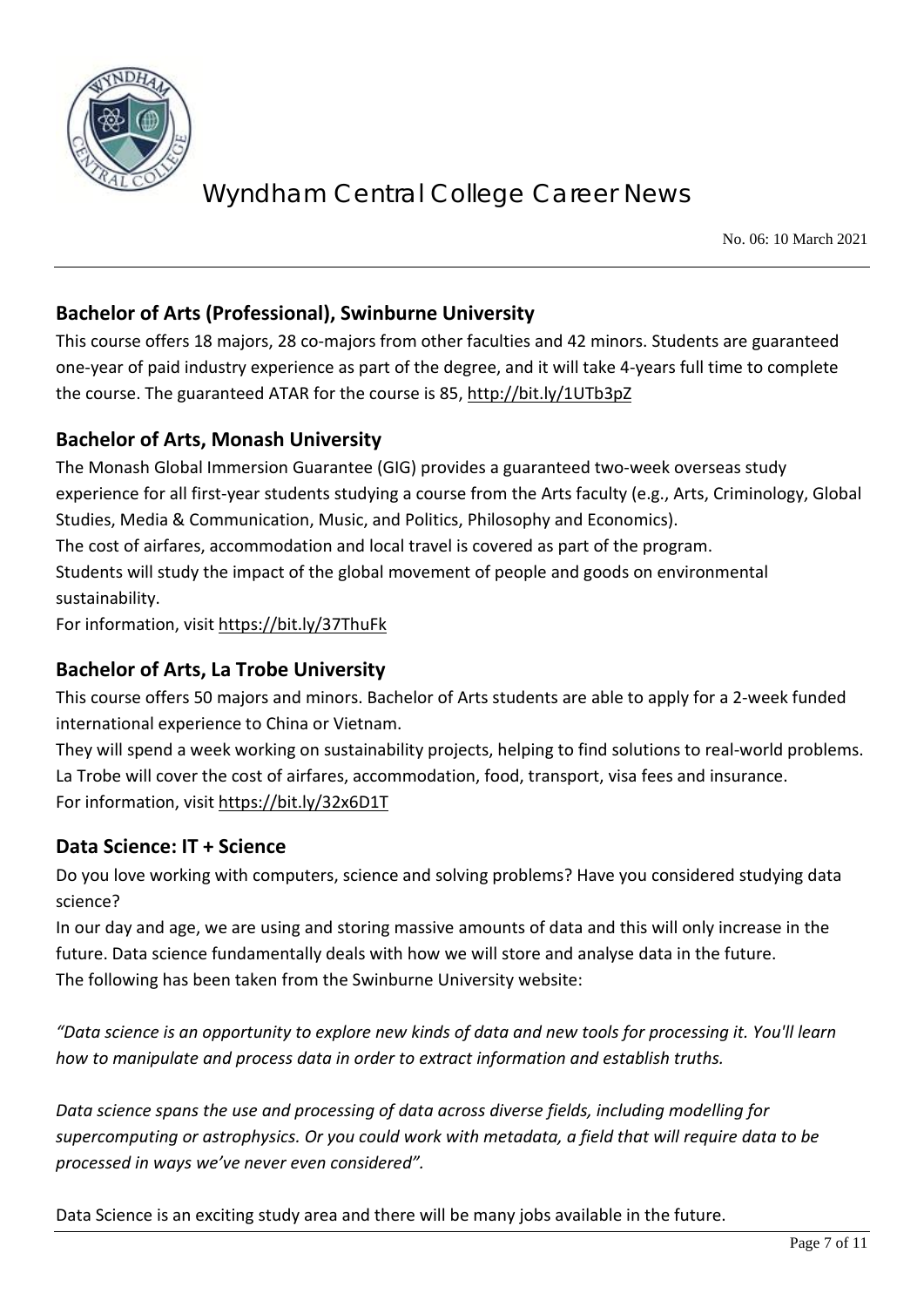

No. 06: 10 March 2021

You may consider studying data science at the following Victorian universities

- Bachelor of Computer Science (Data Science), Swinburne University[, http://bit.ly/1Wmeaa1](http://bit.ly/1Wmeaa1)
- Bachelor of Computer Science (Big Data), RMIT,<http://bit.ly/1QC3X56>
- Bachelor of Computer Science (major in Data Science), Monash University,<http://bit.ly/1Srck9t>
- Bachelor of Science (Data Science), University of Melbourne[, http://bit.ly/2Ha3j2n](http://bit.ly/2Ha3j2n)
- Bachelor of Data Science & Decisions, UNSW, Sydney,<http://bit.ly/2iAUYsL>
- Bachelor of Computer Science (Big Data), University of Wollongong,<http://bit.ly/2EhT1vb>
- Bachelor of Information Technology (Big Data and Analytics), Federation University, <http://bit.ly/2EBXoVw>

To explore career options, go to the Careers with STEM website,<https://careerswithstem.com.au/>

## **Passionate About Sport?**

Not sure if you would like to go straight to university after school? Enjoy playing sport and would like to combine your sports career with study in 2022? The following are three programs you may like to explore:

## **Richmond Institute of Sport Leadership**

This is a partnership program between Richmond Football Club and Swinburne University. As part of the 12-month program, students will study a Dual Diploma in Sports Development and Leadership and Management. Campuses are at Richmond, Mildura and Albury-Wodonga. For information and to book for an open day, visit

<https://richmondinstitute.com.au/>

## **Carlton College of Sport**

This is a partnership program between Carlton Football Club and La Trobe University. As part of the 12 month program, students will study a University diploma in Sports Coaching and Development or Elite Sports Business. Classes will be held at Ikon Park, Carlton Football Club grounds and La Trobe University, Bundoora.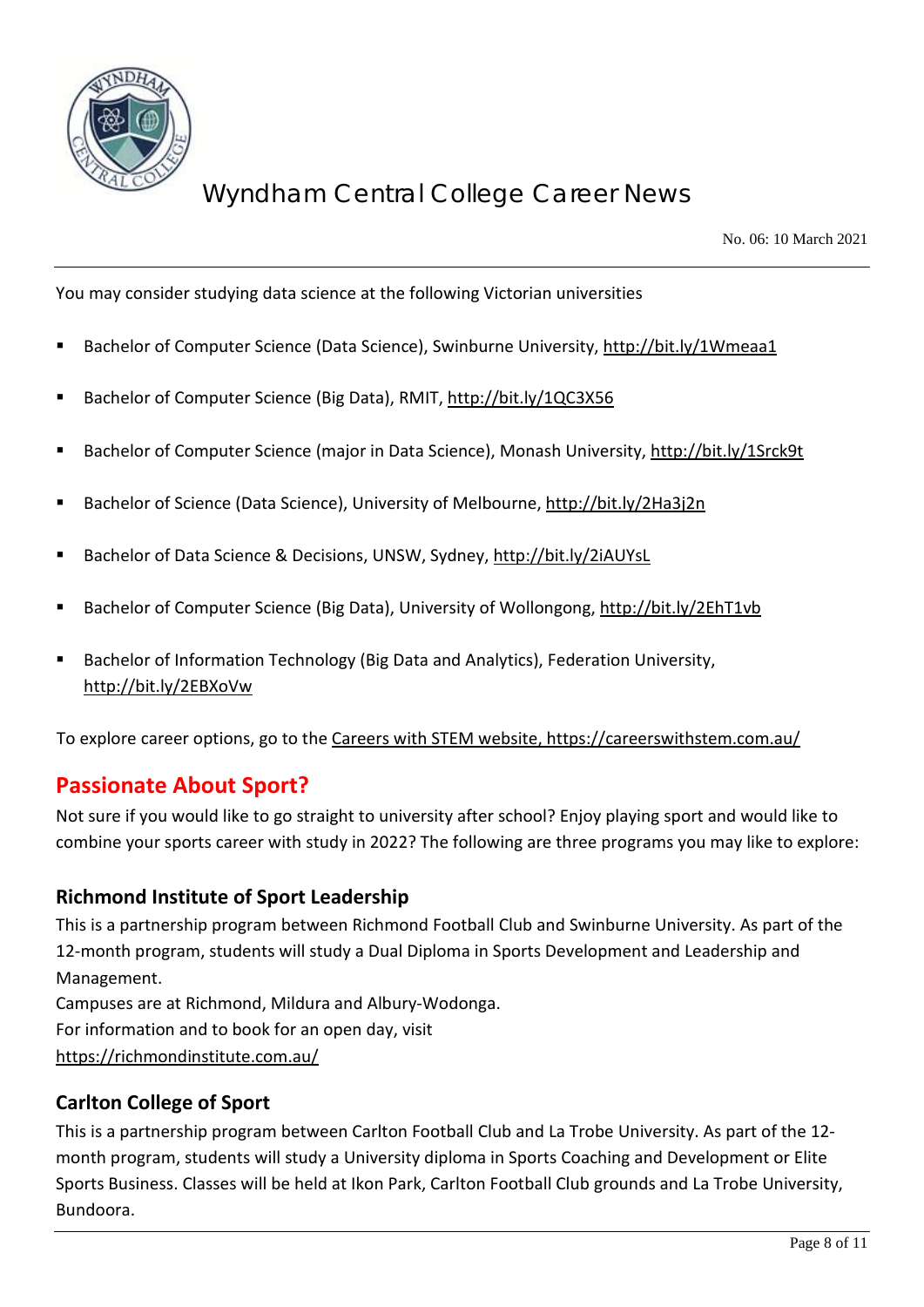

No. 06: 10 March 2021

For information and to book for an open day, visit [htts://carltoncollegeofsport.com.au/](https://carltoncollegeofsport.com.au/)

## **St Kilda Football Club/Holmesglen Institute**

Students will study a dual Diploma of Sports Development and Diploma of Events Management through Holmesglen Institute, and study at both Holmesglen and St Kilda Football Club. For information, visit<https://bit.ly/2Ol4Bfq>

## **Hair, Beauty, Fashion and Make-up**

Fancy a career in the creative industries? The Masters Institute of Creative Education brings together Australia's top education providers. Choose the college that suits your career aspirations. Whether it's Melbourne School of Fashion, HeadMasters, BeautyMasters, MakeUpMasters or Holmes Institute Fashion, there is a course that will help you achieve your career goals,<https://themasters.institute/>

## **Dates For Your Diary**

#### **MARCH**

|        | Defence Force - Information Sessions                   |
|--------|--------------------------------------------------------|
|        | Various dates and locations                            |
|        | www.defencejobs.gov.au/events                          |
|        |                                                        |
|        | <b>10, 17</b> Victoria Police Information Sessions     |
|        | 10: Sale   17: Online                                  |
|        | www.police.vic.gov.au/police-information-sessions      |
|        |                                                        |
| $16 -$ | Victoria University                                    |
| 31     | Webinar Series – showcasing a wide variety of courses. |
|        | https://study.vu.edu.au/ug-webinar-series              |
|        |                                                        |
| 17     | Year 12 Medicine Information Evening (online)          |
|        | University of New South Wales (UNSW)                   |
|        | http://bit.ly/3sKegih                                  |
|        |                                                        |
| 23, 30 | <b>Explore Days</b>                                    |
|        | <b>Charles Sturt University</b>                        |
|        | 23: Wagga Wagga   30: Albury-Wodonga                   |
|        | https://study.csu.edu.au/life/events/explore-day       |
|        |                                                        |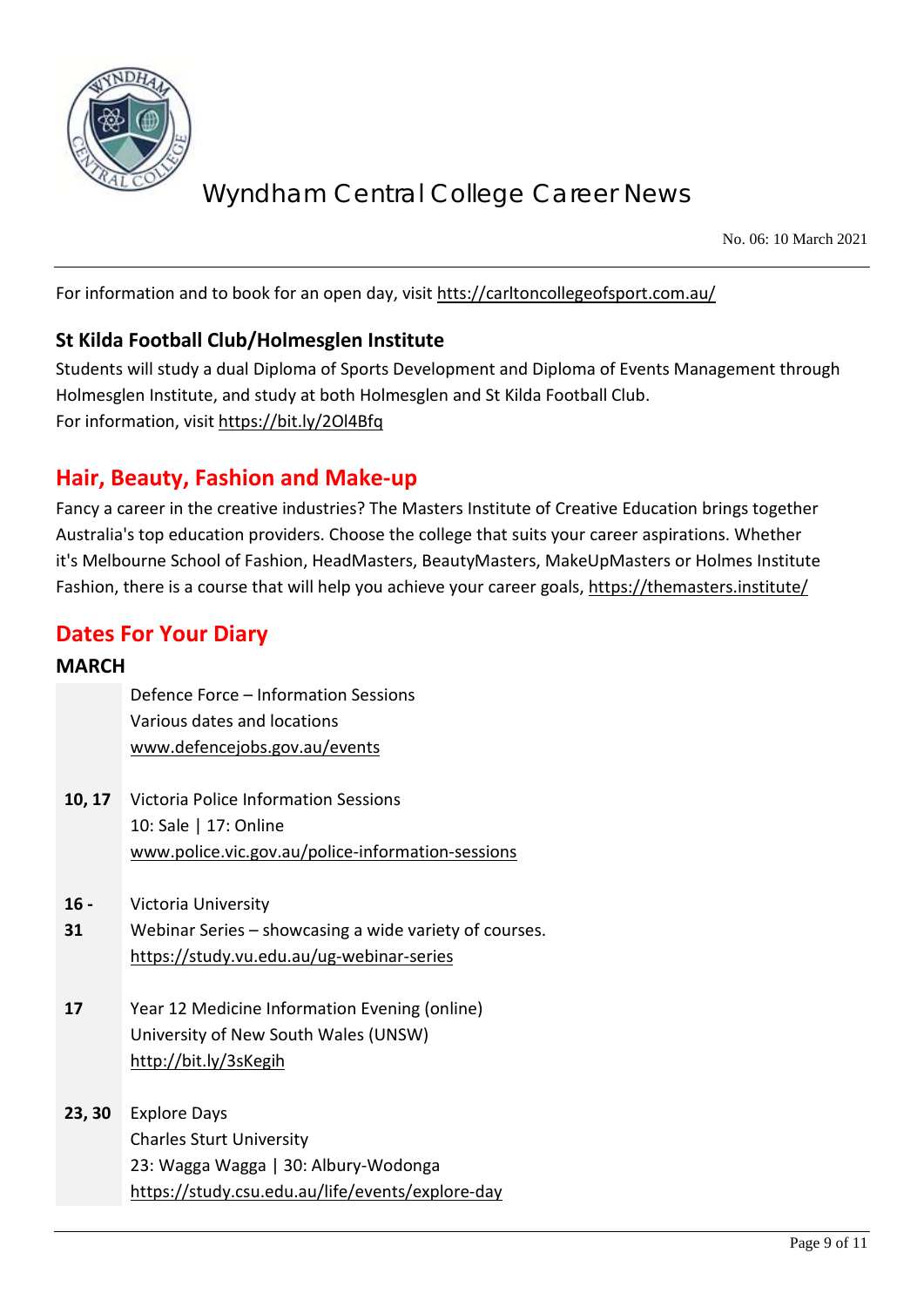

No. 06: 10 March 2021

| 25            | Careers in the Maritime Industry<br>Online webinar. Please see your Careers Adviser for<br>information                                                                                                                                                                                                                                                                                                                                                                                                           |
|---------------|------------------------------------------------------------------------------------------------------------------------------------------------------------------------------------------------------------------------------------------------------------------------------------------------------------------------------------------------------------------------------------------------------------------------------------------------------------------------------------------------------------------|
| 27            | <b>UCAT ANZ (online)</b><br>National Institute of Education<br><b>Intensive UCAT training workshop</b><br>www.nie.edu.au                                                                                                                                                                                                                                                                                                                                                                                         |
| <b>APRIL</b>  |                                                                                                                                                                                                                                                                                                                                                                                                                                                                                                                  |
| 20,<br>21, 22 | Deakin University<br>Campus and faculty tours - various dates<br>www.deakin.edu.au/about-deakin/events/campus-tours<br><b>Monash University</b><br>Campus and faculty tours - various dates<br>www.monash.edu/campus-tours<br>Australian Catholic University - Talk with Industry Series<br>(online)<br>20: Talk with Nursing, Midwifery and Paramedicine - $6 -$<br>7pm<br>21: Talk with Business and IT - Wednesday - $6 - 7$ pm<br>22: Talk with Law $-6 - 7$ pm<br>www.acu.edu.au/about-acu/events/talk-with |
| 24            | ACN Nursing & Health Expo (online)<br><b>Australian College of Nursing</b><br><b>Melbourne Convention and Exhibition Centre</b><br>www.acn.edu.au/events/nursing-health-expo                                                                                                                                                                                                                                                                                                                                     |
| 29            | <b>VCE and Careers Expo</b>                                                                                                                                                                                                                                                                                                                                                                                                                                                                                      |

Apr – Caulfield Racecourse